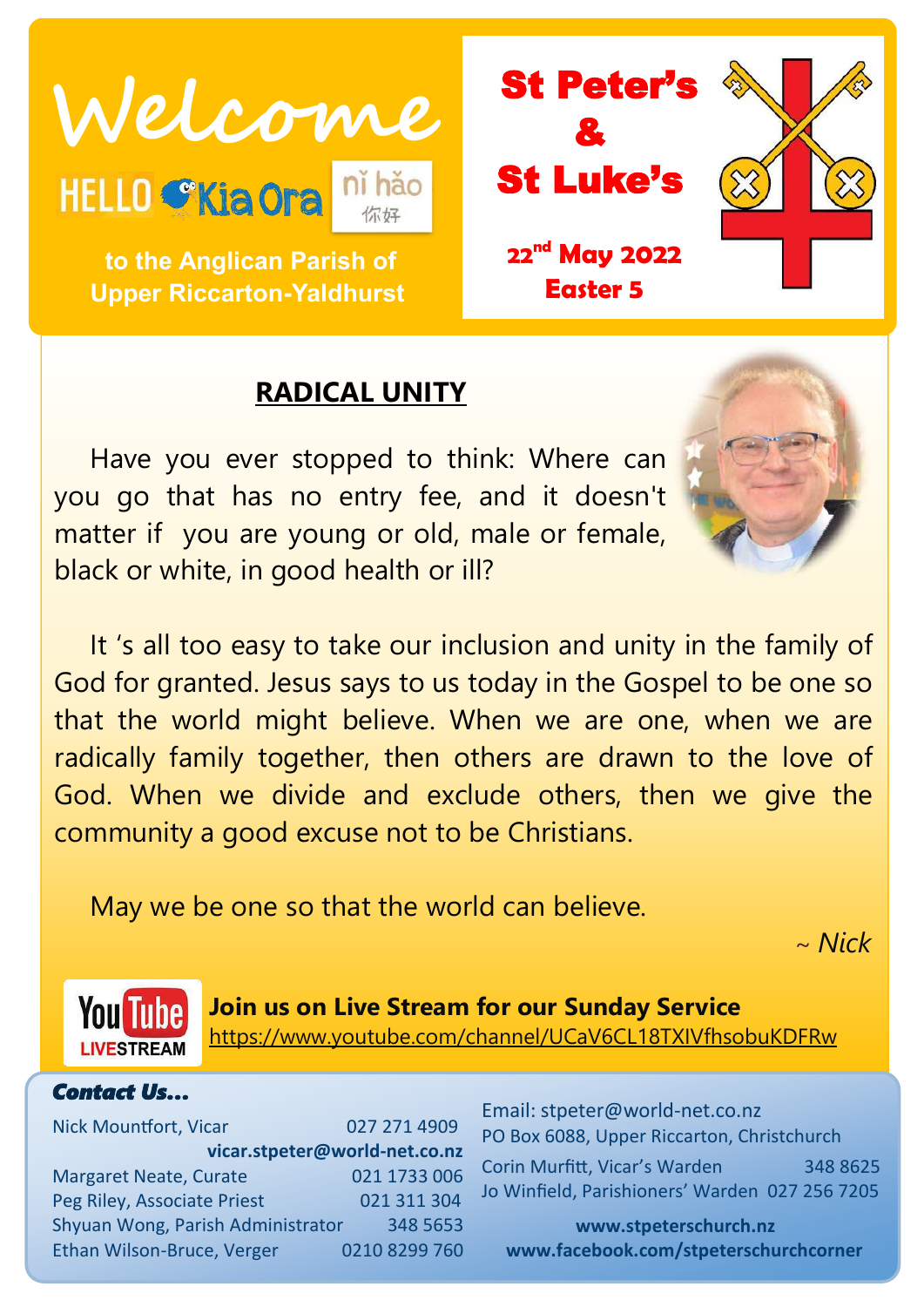# **News in the Parish**

#### **Plant Sale**

Next Plant Sale: 15<sup>th</sup> October. Now that it's autumn, it is a good time to have a "tidy-up" in your garden before the onset of winter.

As your plants die down- eg hosta, peonies, begonia, chrysanthemums, dahlias, alstromeria, heuchera and other perennials- it is a good idea to lift and divide them, putting some back for yourself and potting up small pieces fór the Plant Sale. Daffodils and similar bulbs can also be potted up now. Please use potting mix that is available at St. Peter's Potting Shed (not garden soil!) There are plenty of pots available -also in the Potting Shed.

Pot up no more than 6-8 of each variety, name each plant and its flower-colour if possible.

Last year, we had far too many small hellebores, delphiniums and heuchera which didn't sell so, please, only pot up bigger well-grown perennials.<br>(Please not this year's seedling (Please not this year's seedling hellebores and delphiniums etc, these could be potted up and nurtured for the following year!)

Succulents are back in vogue, and sell well, especially if grown in a ceramic or china bowl.

~ *Janet 3486473, Jill 3581115*

#### **Name tags**

The new name tag board is now in the porch: with thanks to Bruce Williams. There is a clipboard on the table in the church porch to fill in if you are new to the parish, or if you can't see yours there.

### **Remembering Marilyn Dempster**

At the service at 10am, Wednesday 25<sup>th</sup> May, Rev'd David Winfield will pray for and remember with gratitude, Marilyn Dempster and all that she was to us in this Parish. *~ Nick*



### **Garage Sale 18 June 2022**

Our next Garage Sale is on 18 June from 9am - 12 midday. We will be looking for helpers in all areas on the day and also for two days prior - Thursday (16<sup>th</sup>) and Friday  $(17<sup>th</sup>)$ . We also need  $\frac{a}{9}$ number of men at 9am on Thursday morning to help with erecting the trestles and tables. We will not be taking any new items for sale from Friday 11 June. Up till then - we would love to receive your unwanted goods. Please remember we can't accept child car seats and electric blankets, among a range of other goods which are not re-saleable. Please ensure all your electrical and other goods are in good condition and in working order. If you have any queries please ring Jo Winfield 0272567205. Thankyou.

~ *Jo*

#### **Parish Office Administrator**

We thank you in advance for your<br>patience. The relieving Parish The relieving Administrator will be working for six weeks while Shyuan is on leave. The office will be open from 9 - 12 each day. If you need anything outside those hours, please leave a message on the office answerphone or email: stpeter@world-net.co.nz Many thanks. *~ Jo*

#### **Vestry Meeting**

Our next vestry meeting is on Wednesday  $25<sup>th</sup>$  May, in the Atrium.

#### **Monday 6 June,**

**Town Hall Auditorium, 2pm** "Happy<br>Anniversaries" organ concert Anniversaries" organ concert celebrating the Queen's Platinum Jubilee, and the 25th anniversary year of the Rieger organ's installation and Martin's appointment as organ curator.

Admission will be FREE, but tickets must be booked in advance by registering online. Visit: nzorgan.com. *Koha requested*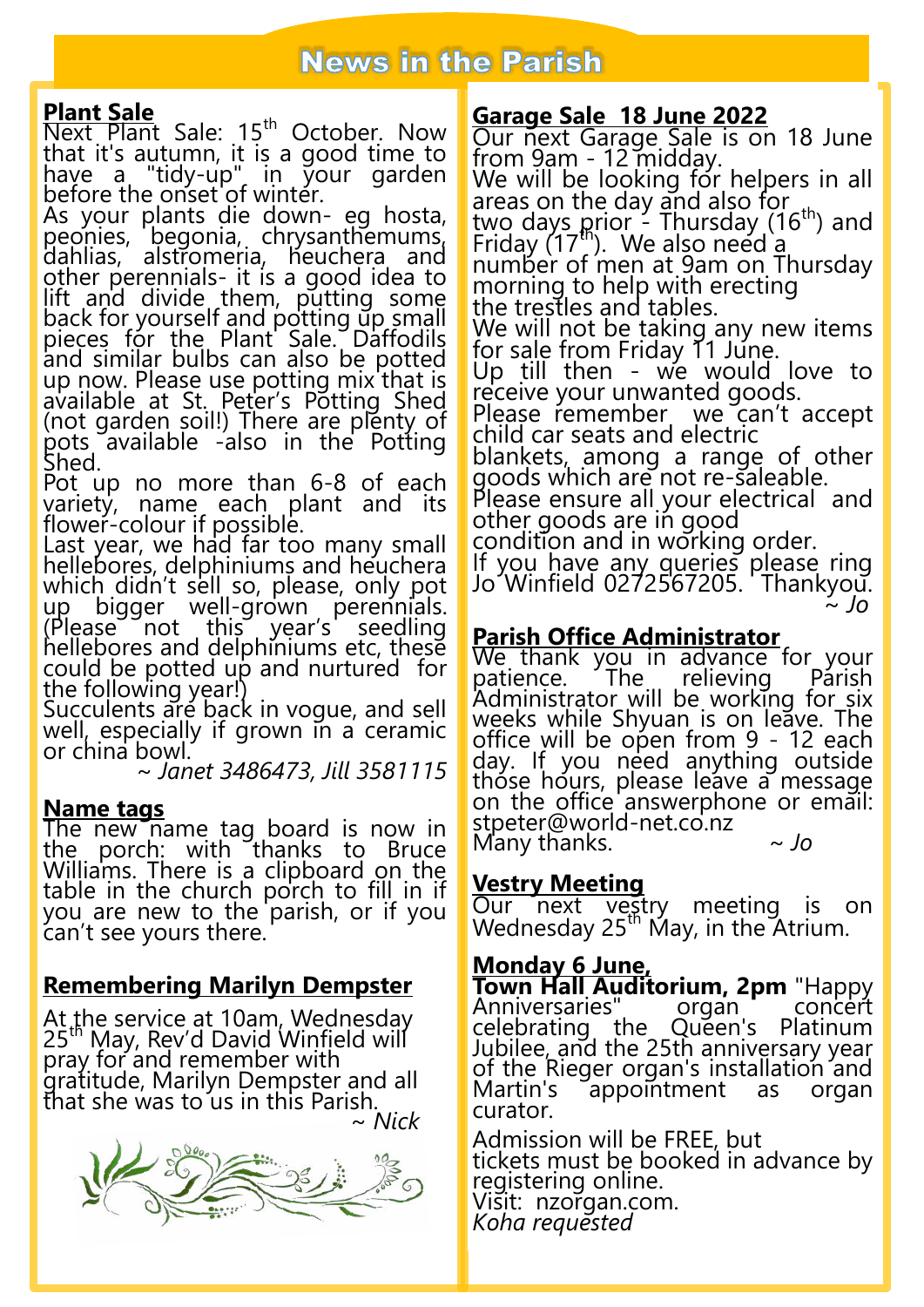



Proudly helping bring children back , Church Corne:

It is wonderful to see nearly all the children who were sick last week well again and back at preschool. Thank you for your prayers.  $\underline{\mathsf{W}}$ e achieved our goal for New  $\overline{\mathsf{W}}$ Zealand Sign Language week last week and our children sang a *karakai kai* (grace) in Sign Language with no words. It was wonderful. On Friday this week we are partici-

pating in Pink Shirt day, which has a focus on anti-bullying. The preschool is becoming more pink each day as we head into Friday. Pink shirt day started in Canada in 2007 after a boy was bullied in school for wearing a pink shirt.

#### **Van driver for the Preschool**

Do you enjoy driving around the city, enjoy being with children and have a full clean licence and clean police slate?

If this sounds like you, and you are available every weekday afternoon from 1.45-6.15pm, please contact teacher Liz at St Peter's Anglican Preschool as we have a paid van driver position you might be interested in.



## **Thanksgiving service**

We are having a service of gratitude to thank those that helped us through COVID season, June 19th, 8 and 9:30am. This is an opportunity to invite someone who has helped you. I'll be inviting my doctor. The list of people is huge. Supermarket workers, neighbours, rubbish collectors,

teachers, etc etc. Ĭ



### **This Week's Diary**

Sunday 22 May

**Family Church** — 11:15am, Chapel Monday 23 May **Morning Prayer**—9am, Chapel **Walking Group**—1:30pm, Fendalton Park

Tuesday 24 May

**Clergy conference,** clergy team attending **Morning Prayer**—9am, Chapel **Exercise Class** —9:30am, Parish Hall

Wednesday 25 May

*Clergy conference all clergy attending* **Morning Prayer** — 9am, Chapel **Wed Service** — 10am, Church **Vestry meeting** — 7pm, Atrium

Thursday 26 May

**Morning Prayer** — 9am, Chapel **Walking Group**—9:30am, Gardens **Coffee & Chat** — 10.00am, Parish Hall **Choir** — 7:30pm, Church

Friday 27 May

**Morning Prayer** — 9am, Chapel **A-Team**— 9am, by the hall 9-11am, Garage Sale Shed open





### **ONLINE GIVING**

**Bank: Bank of New Zealand** Branch: Upper Riccarton, Christchurch Account Details: 02-0874-0021566-00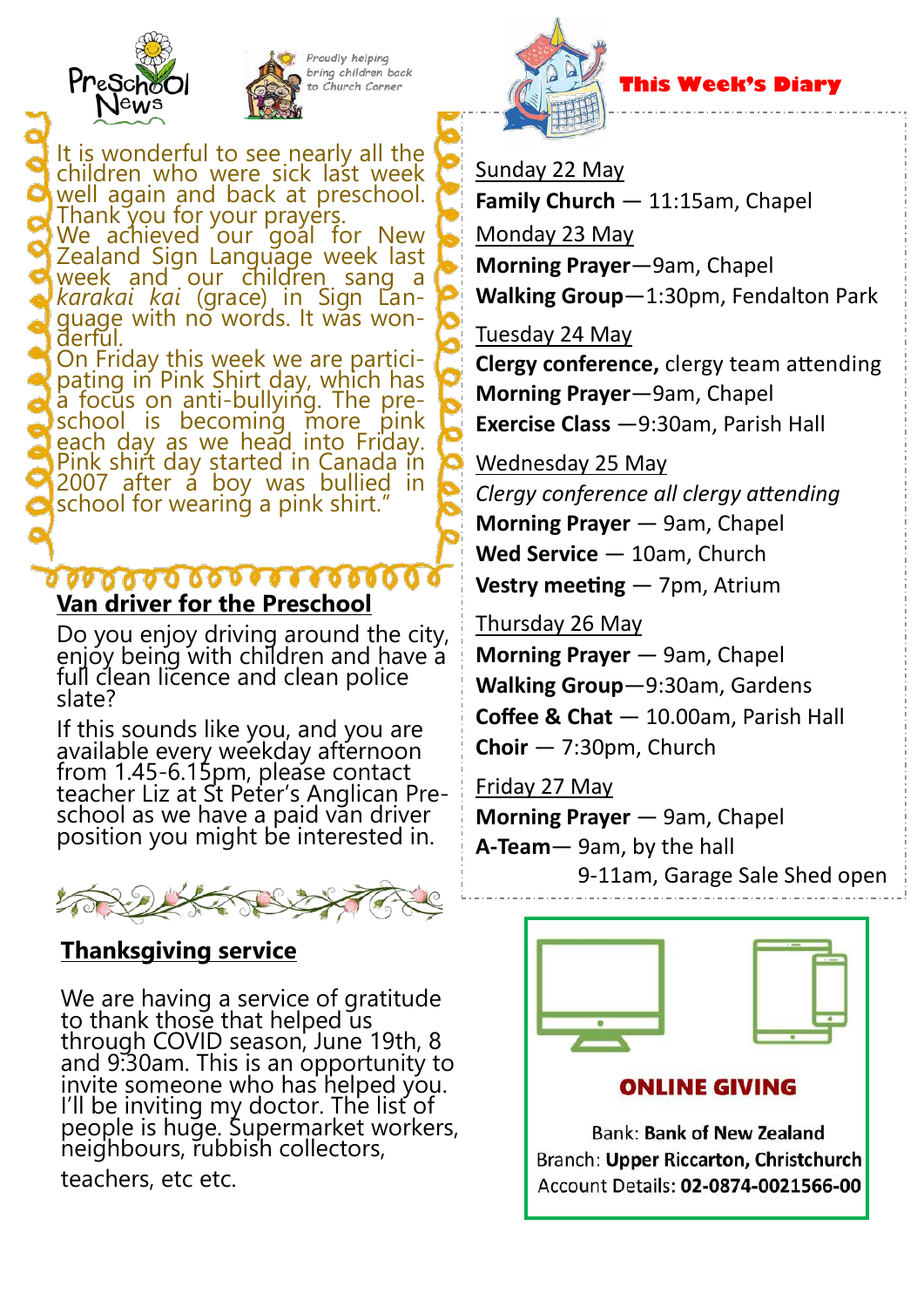# **Worship Details** Prayer Focus

 **St Peter's Church** 8am—Holy Communion 9:30am—Holy Communion **Family Church** 11:15am—Holy Communion

**Readings**: Acts 16. 9-15 Psalm 67 Revelation 21.10 & 22.1-5 John 17. 20-26

#### **Sentence**

May they become completely one, so that the world may know that you sent me.. (*cf* John 17.21)

### **Collect**

Let us pray to be one:

God of unity you hold heaven and earth in a single whole: give us grace, we ask you, to build communities after your example where we are one so that the world may believe; in Jesus Christ our Saviour. **Amen.**

### **Versicle and Response for Intercessions**

Risen Christ **grant our prayer.**

### **Next week's readings**:

 Acts 16. 16-34 Psalm 97 Revelation 22.12-14, 16-17 John 14.23-29



**For our mission partners…**

#### Petersgate:

**"We thank God for the Trust Board members, and the time they give towards the welfare of Petersgate.** 

#### Preschool:

- **For rest and healing for all those who are sick**
	- **Increasing passion for our teachers to teach our precious children about Gods love for them through our care and education.**

#### Youth in our Parish:

- **For the Intermediate group that we are planning to start, we need the Lord's wisdom and direction.**
- **Increasing interest and joy in our children as they learn more about Jesus.**
- For those in need of prayer, **espe**cially Barbara F, Jim C, Andrew M, **Audrey P, Beverley P, Elizabeth C, Alison R, Irene Ch, Helen E, Graeme S, Malcolm G, Ken B, Ian B, Carole B, Ethan, Neville, Daniel, Marie T, Storm B, Anne S, John S, Helen, Marie T, Marcia H, Lesley J, Sheldine, Fiona G, Liz I, Maureen D, Irvine K, Shyuan and any others on our hearts and minds.**

 **We give thanks for the life of Marilyn Dempster, remembering all that she was for this parish community.** 

 **ST MICHAEL AND ALL ANGELS, CHRISTCHURCH Interim Priest in Charge: The Rev'd Peter Beck (Gay) Assistant priest: The Rev'd Dr Meg Harvey The Rev'd Ron Smith (Diana) The Rev'd Geoff Paterson (Valerie) The Rev'd Peter Williams (Johnann) St Michael's Church School** 

**Principal: Miss Penny Tattershaw Board Chair: Dr Spencer Beasley Diocesan Clergy Conference**